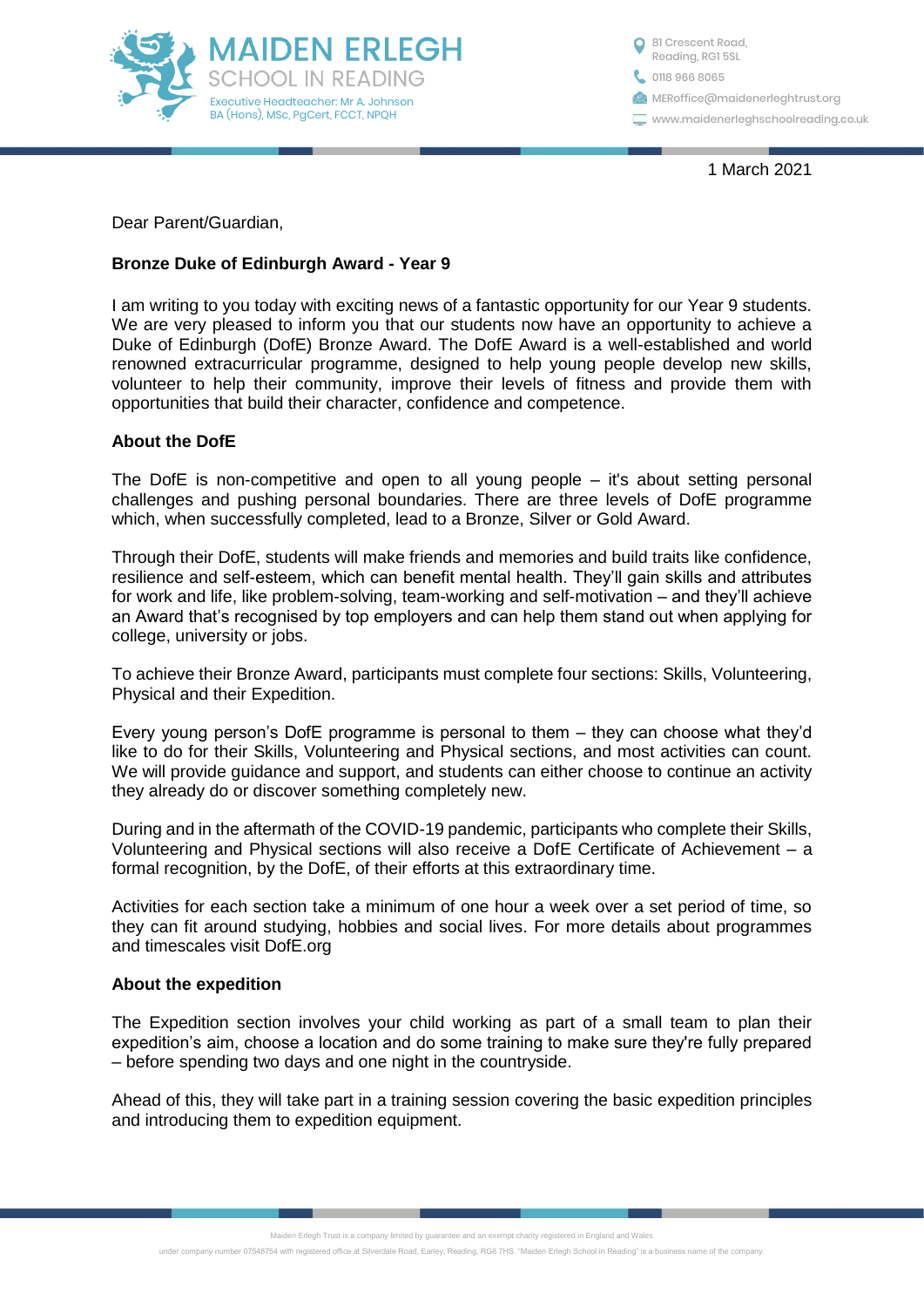There will also be a number of training sessions available in which your child and their group will plan their route and prepare. Participants will only be able to do their expedition if they attend the organised training.

### **The DofE and COVID-19**

Your child can still have the full DofE experience, safely and in line with Government guidance, during the COVID-19 outbreak. The motivation and focus the DofE gives, and its positive impact on mental and physical health, can play an important role in helping your child navigate our 'new normal', safely expanding their world and giving them skills and experiences to open doors in the future.

As participants can choose and change their activities, they can pick ones that they can do while social distancing or from home. The DofE has provided useful advice and information, including activity and volunteering ideas, at DofE.org/DofEWithADifference.

The DofE has also introduced a number of flexibilities to allow expeditions to take place safely, in line with social distancing restrictions and Government guidance. While your child's expedition may look slightly different to those in previous years, they will be able to do theirs safely and with all the benefits and memories they'd get at any other time.

#### **eDofE and the DofE app**

Participants can create their DofE programme and record their progress using eDofE, the DofE's digital system, available online at eDofE.org and through the DofE app – downloadable for free from Google Play and the App Store.

If your child decides to enrol, we will set up their eDofE account and they will receive details of how to sign in and get started. We will also hold an eDofE launch session.

#### **Signing up**

The cost of taking part in the DofE is approximately £50.00 per participant. This covers all aspects of your child's participation in the DofE Bronze Award, including; an official welcome pack, equipment (such as maps and tents), campsite fees (should this go ahead this year), transportation costs and contingency plans which will be sent to their home address and includes their personalised DofE Discount Card.

If your son/daughter would like to participate in the DofE Bronze Award, please complete the enrollment form which can be found **[here.](https://docs.google.com/forms/d/e/1FAIpQLSdH_X4hGu-VuD-g6H3bSMmHNvsH18PlDiwRFQD-EN7tc5Yagg/viewform)** We would appreciate it if this can be completed by **Friday 9th April,** 2021. This will allow us to plan for the next phase of establishing a robust programme, tailored towards the student's interests and motivations. Should your child be entitled to pupil premium support, please contact your child's pupil premium champion, following the process of requesting financial support as detailed in previous correspondence.

Upon completion of the enrolment form, you will receive a letter explaining how the payment can be made via our parentpay platform.

Please also ensure that your child joins our DofE Google Classroom (Code: **usniv6e**). This should be through their school email address.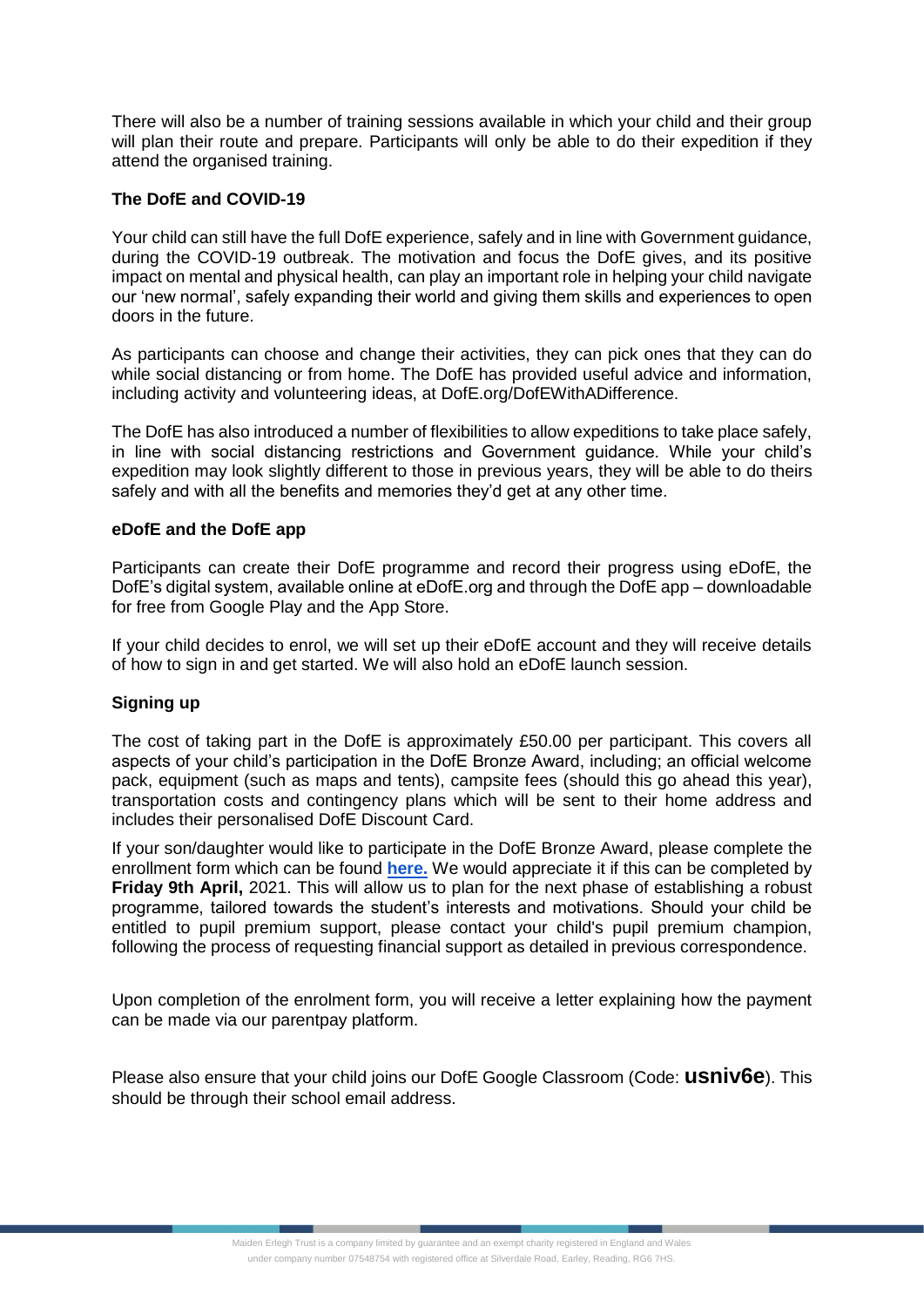If you would like further information about the award please visit the DofE website. Additionally, please feel free to get in touch if you have any further questions via the email address [MERDofE@maidenerleghtrust.org](mailto:MERDofE@maidenerleghtrust.org)

Many thanks for your support, we look forward to helping your child achieve through the Duke of Edinburgh Award.

Yours sincerely,

Miss C Burns & Mr W Galvin **DofE Managers**